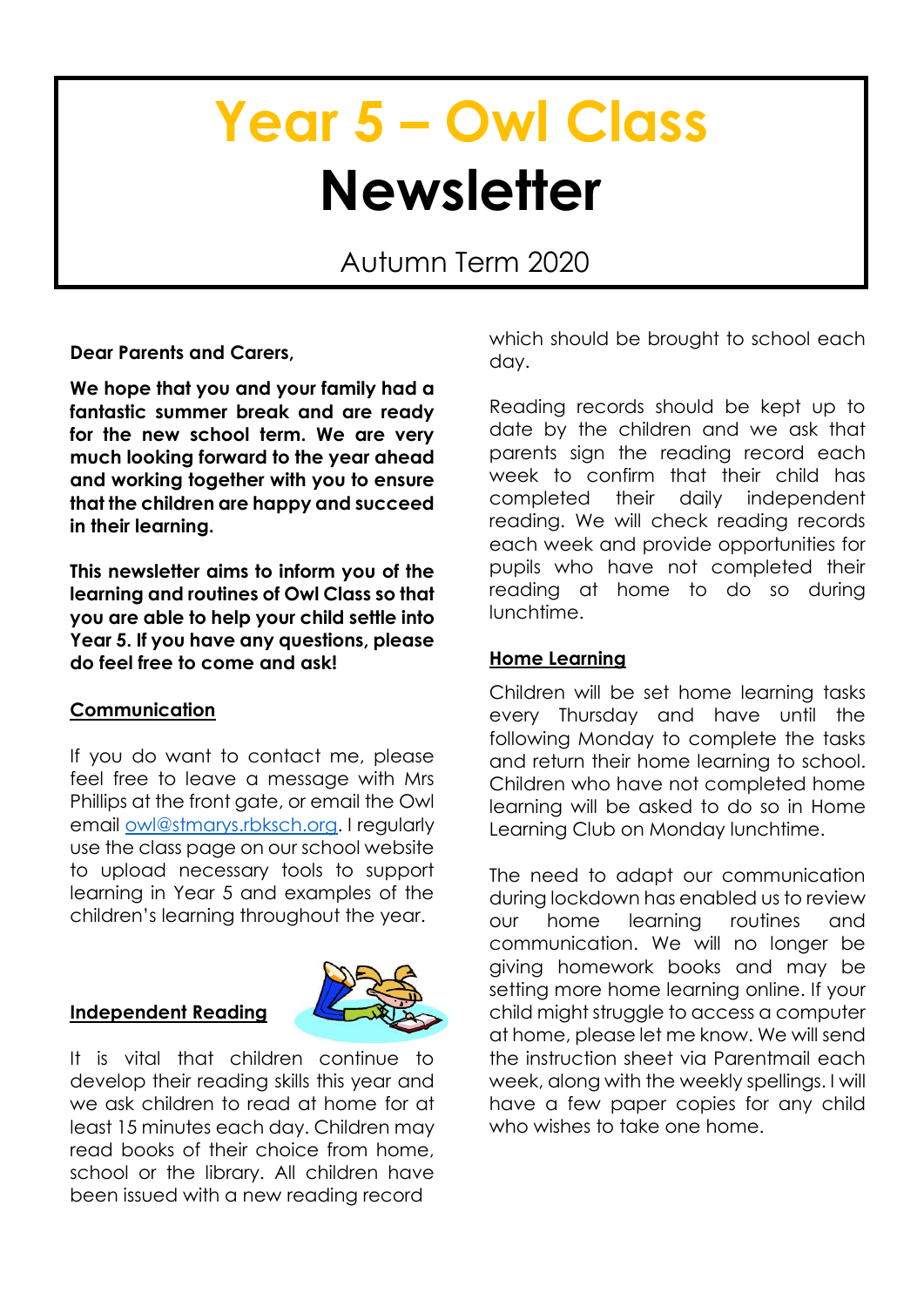## **Spelling home learning**

In addition to the weekly home learning task, children will be given 'Words to Learn' spellings each week. Please practise these weekly as they will be tested on it each Friday. As part of reviewing our home learning, we will not be giving spelling homework books.

As the children are now in Year 5, there is a new set of 'Common Exception Words' to learn. These are introduced gradually over their time in Year 5 and 6. A copy of these can be found on the class page and I will send one home in due course. Please look at the weekly homework overview to see which list your child is practising that week. Please continue to practise the Year 3 and 4 Common Exception Words, as your child will continue to need to spell these correctly also!

### **Times tables learning**

Please encourage your child to practise their times tables. It is important for your child to practise their times tables each week to support the different areas of Maths learning in school. A good way to practise these is through 'Times Tables Rockstars' which is an online learning tool that your children will be familiar with. Practising for at least 10 minutes a day will improve your child's fluency greatly!

#### **Water Bottles**

Please ensure that your child has a named water bottle to keep in the classroom in addition to their lunchtime drink.



## **Fruit**

Please provide a fresh fruit or vegetable snack for break time as school does not provide this to pupils in Key Stage 2.



# **P.E.**

The class will have P.E. on **Wednesdays** and **Fridays**. Children are expected to have full P.E. kit in order to participate. Earrings should be removed.